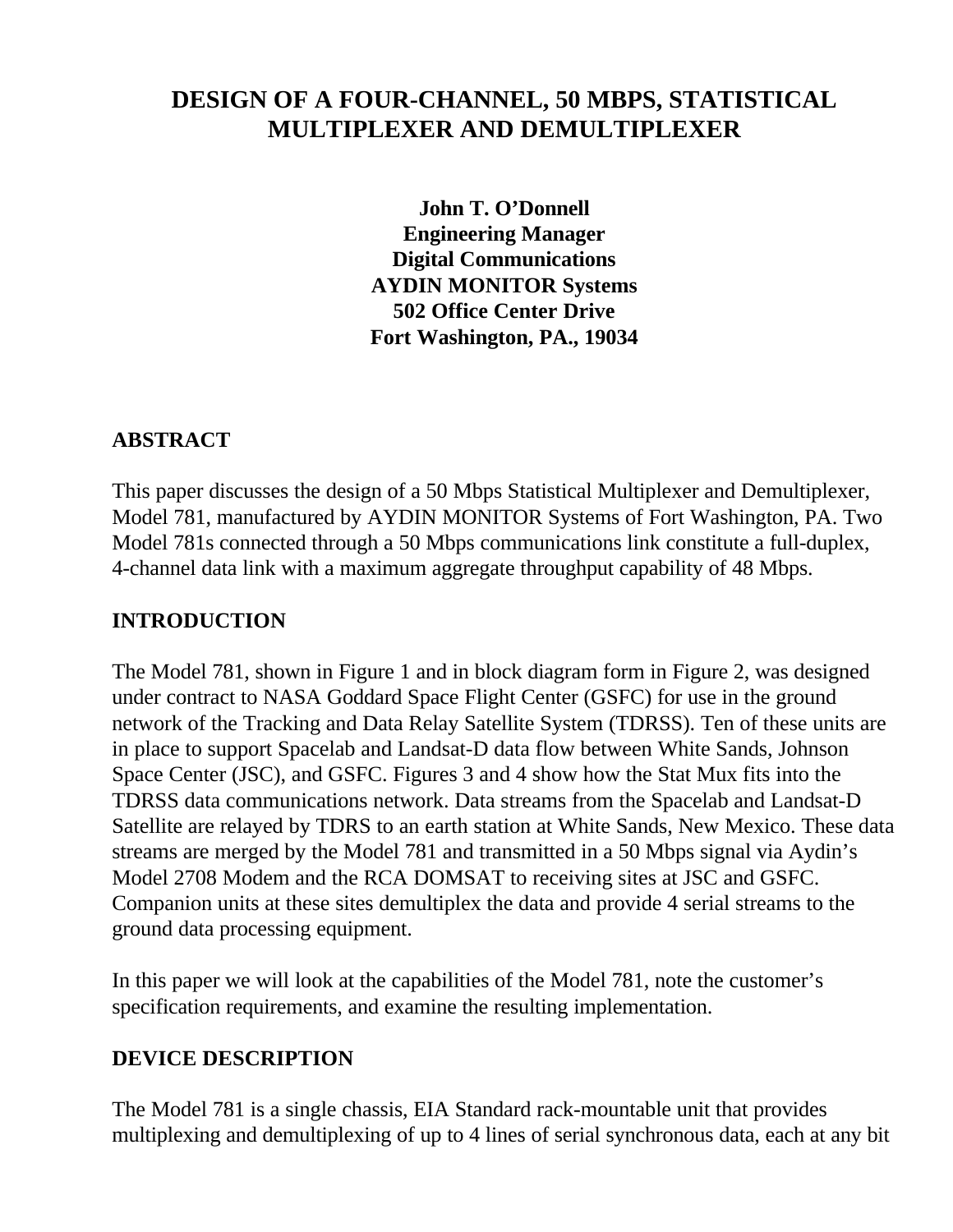rate from 100 Kbps to 48 Mbps. A multiplexer/demultiplexer pair (hereafter referred to as mux/demux) connected through a communications channel constitutes a transparent 4-channel data link. (The output channel data is continuous and at the same rate as the input.) The mux makes optimum use of the 50 Mbps communication link by using statistical multiplexing techniques, partitioning the input data stream, formatting the data in equal size blocks or frames with channel addresses and frequency information, and transmitting the data from each channel a frame at a time based on rate-determined priorities. The ratio of overhead information to frame size is less better than 4 %, making available better than 96% of the communication link bit transmission. The demux recognizes frames by detecting distributed synchronization patterns in the received data frame's destination by looking at distributed channel address information. It routes the frame to the appropriate output channel where an expansion buffer smoothes the 50 Mbps burst rate input to the nominal channel rate output.

The unit incorporates a microprocessor (uP) in the unit-operator interface for the mux and demux. In addition to processing operator control inputs the uP dynamically assigns input channel priorites based on channel data rates, monitors output channel expansion buffer fill to detect impending overflow or underflow, and adjusts channel output rates to correct any such tendency, thus preventing loss of data.

# **SUMMARY OF NASA'S FUNCTIONAL SPECIFICATION**

NASA's procurement specification describes the functional requirements for the design, fabrication, and testing of a Statistical Multiplexer to be used on a 50 Mbps domestic satellite communication channel. In this section we'll highlight some of the salient technical requirements.

# **Specific Requirements**

Transmit Section - The transmit section shall accept data on 4 ports simultaneously at any rate from 125 Kbps to 48 Mbps plus or minus 5 parts in  $10<sup>4</sup>$  and transmit the data in frames with sync, frequency, and port address at a nominal 50 Mbps, determined by the clock from the transmitting modem or NASA's site standard. (The 5 parts in  $10<sup>4</sup>$  variation in input speed is due to Doppler between the Shuttle and TDRS satellite.) No manual operation or control signals shall be required in the transmit section to change the input data rate. The clock speed shall be continuously measured at each port input and transmitted to the distant receive section in each frame. In addition, the frequency information is to be displayed on the front panel to six significant digits plus exponent.

The transmit section shall provide storage for the data frames being formatted from each of the four input ports and shall transmit them in whatever sequence meets the requirements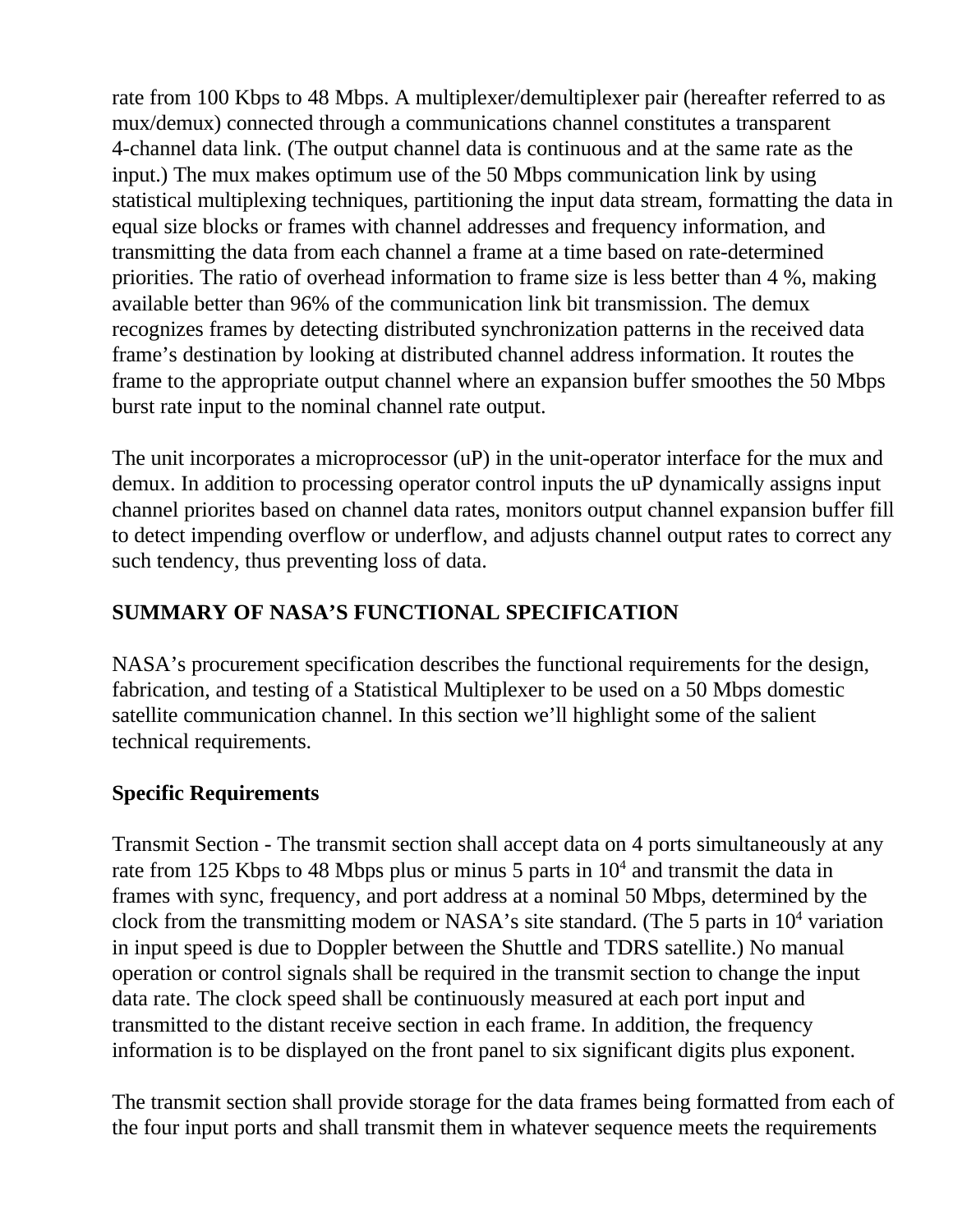of an uninterrupted contiguous bit stream at the receiving port output. In addition, the frame sync information, port address, and frequency must be protected against errors clustered in bursts of 100 or more contiguous bits to prevent lost or misdirected frames or sudden changes in output frequency.

The transmit section shall provide a 50 MHz master clock with an accuracy of 1 part in 10<sup>7</sup> or better which can be phase-locked to an external site standard. This master clock will provide the transmit clock to the modem. In the absence of the site standard this clock will free-run and will automatically resume phase lock to the site standard when the external clock returns.

Receive Section - The receive section must accept frames at a nominal 50 Mbps, identify the sync pattern and port address, route the frame data to the appropriate output port, set the port output clock rate based on the received frequency information, and output an uninterrupted bit stream at the same bit rate as is being applied to that port at the transmit end.

The output ports must each provide an expansion buffer to smoothe the 50 Mbps burst input rate to the port's nominal output rate. Data presented at the receive port output shall be stripped of the synchronization, port address, and frequency information, and shall be accompanied by a coherent bit rate clock developed by frequency synthesizer circuits in each output port. The synthesizers shall be capable of generating any clock rate from 124.937 Kbps to 48-024 Mbps and must follow the continuous Doppler variation in the input clock at the transmitting location.

Test Features - The unit shall provide port and transmission system test functions and must be able to detect lost frames. The port test functions shall utilize a 2047-bit PN pattern that can be transmitted at 12 Mbps through any or all ports. The receive section output ports shall provide PN pattern checkers to detect bit errors. In conjunction with this test mode the unit shall have a local loopback capability such that the transmit section output can be internally connected to the receive section input. Receive bit errors in this test mode or when two units are connected locally as in an end-to-end configuration shall not exceed 1 in  $10^{12}$  over a 24 hour period.

This concludes the summary of the customer's functional specification. In the next section we will look at the approaches taken to satisfy these requirements.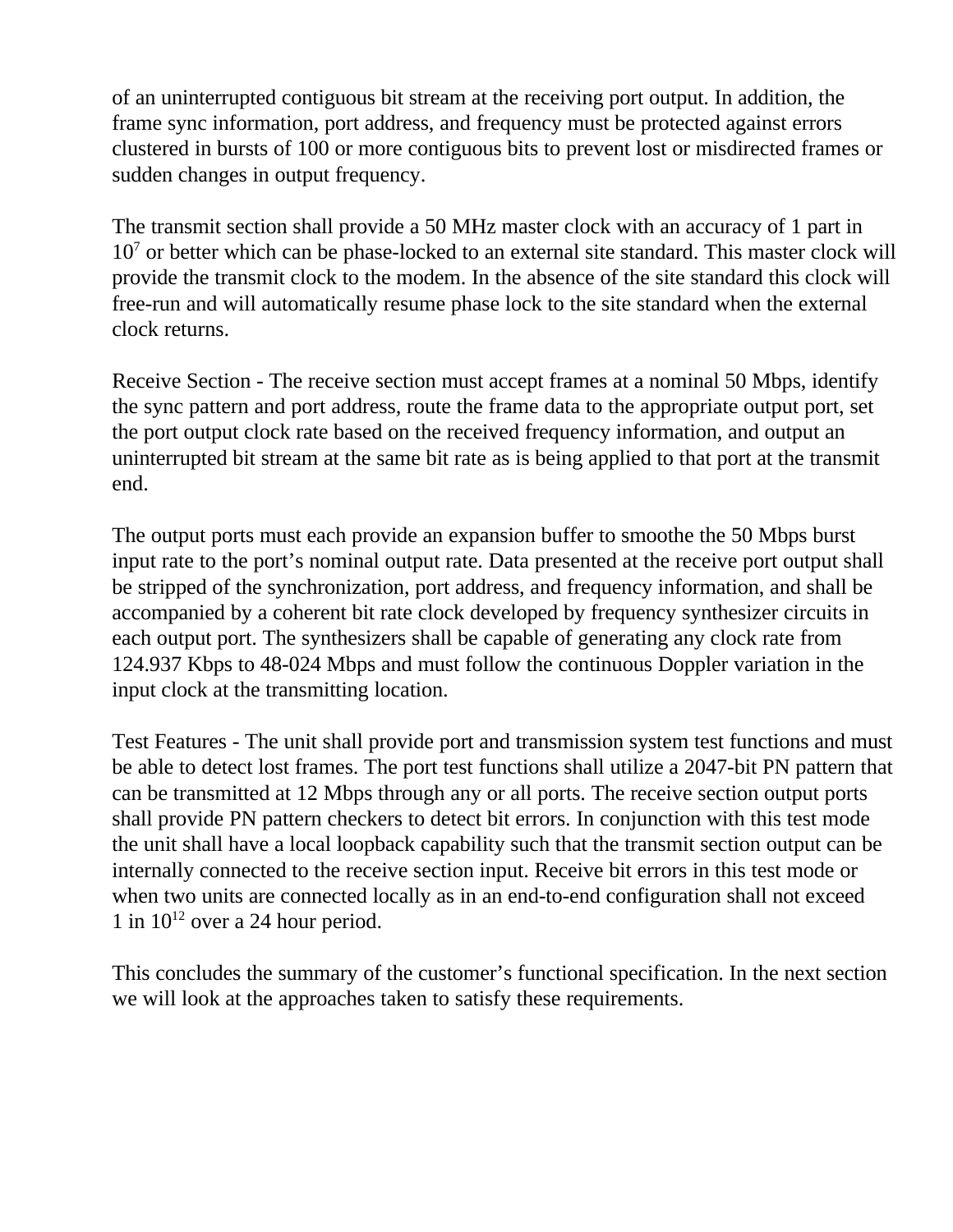# **IMPLEMENTATION**

This section deals with the realization of the customer's functional specification. It examines the architecture of the unit and describes the techniques employed to meet the specification's major technical requirements.

#### **Unit Architecture**

Figure 2 presents a simplified block diagram of the Model 781. As shown in the figure the unit comprises four major sections. At this point we want to look at the role played by each section and the relationship of one to another. Then we want to identify the functions performed by each of the modules within the sections.

The transmit and receive sections are in the data path while the clock generation and control blocks are auxiliary to the data path. Figure 5 highlights the transmit section emphasizing the multiplexing function performed there. Similarly, Figure 6 emphasizes the demultiplexing function of the receive section. These two areas are independent of one another but do share the common clock generation and control facilities.

The clock generation function provides time reference signals for frequency measurement and frequency synthesis in the transmit and receive sections respectively. It also provides a timing reference for the control section and generates the 50 MHz transmit clock signal.

The control section processes local and remote control inputs and provides status and frequency data for front panel and remote display. It reads frequency information at regular intervals from the transmit and receive section to establish transmit port priorities and generate the front panel frequency displays. It also monitors the average fill status of the receive port output buffers and applies output frequency corrections to maintain the optimum average fill.

Module Functions, Transmit Section - The transmit or multiplexer function employs three module types. There is a Data and Clock Receiver, HSR001, that provides high speed balanced receiver circuits matched to the user's external data and clock drivers. The receiver circuits provide differential-mode data and clock signals to the Transmit Multiplexer Input Modules (XMX001). There is one XMX module per channel, or port. These modules provide 1K x 31 compression buffers for the input data. The compression buffers convert the bit serial input to 31-bit wide words which in turn are organized into 248-word frames. The XMX modules signal the Transmit Module (XRV001) whenever they have a frame or more of data in their buffers. The XMX modules also continuously measure bit rate of the incoming data using a 100 Hz time base signal supplied by the CGN001 module in the clock generation section. The resulting measurement is stored in a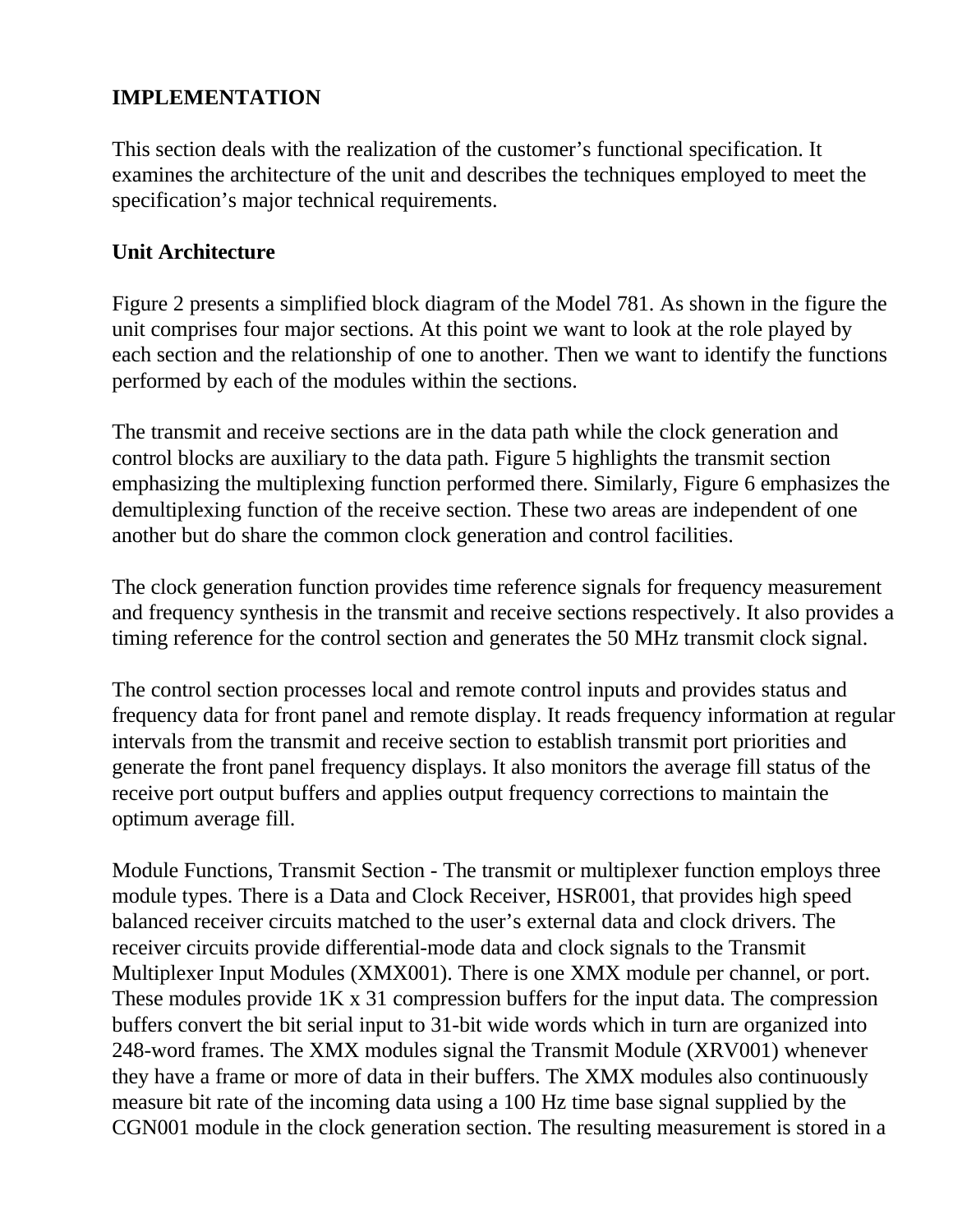register monitored by the control section and is passed to the XMX at the end of each frame of data. Since measurements occur at a 100 Hz rate there is no problem accommodating the expected Doppler rate variation, since the transmitted frequency information is used to program the frequency synthesizers in the receive output ports.

The "frame ready" signals asserted by the XMX modules alert the Transmit module (XRV) that there is data to send. The basic function of the XRV is to transmit data frames from the input modules in such a way that each channel is able to maintain an uninterrupted output stream at its distant receive port. The XRV accomplishes this by responding to the XMX modules on a rate-determined priority basis such that the highest rate port has the highest priority with remaining priorities assigned to ports in descending order of bit rate. Priority calculations are made by the processor in the control section based on the frequency data from the XMX modules. The priority code is downloaded to the XRV module and is updated dynamically as input data rates change. This adaptive assignment of priorities and the fact that the XRV reevaluates priorities after each frame transmitted, insures that the highest rate port will be delayed no longer than one frame time from accessing the communications link. This prevents a high rate channel from underflowing its output buffer.

The XRV also formats the input data words into a frame structure that includes the overhead information required by the receive section to recognize and correctly route the received frames. This frame structure is shown in Figure 7 which details a format of 250 words by 32 bits per word. The 248 thirty-one bit words that constitute a frame in a channel's input buffer are expanded to 32-bit words by appending a sync bit to each. These are transmitted, data bits first, in the first 248 words of the multiplexer frame. This portion of the output frame is further divided into 8 groups of 31 words as shown. The trailing sync bit in each of the 31 words in the first 7 groups is provided from a 31-bit Maximum Length Shift Register Sequence (MLSR). Thus, that bit position is used to transmit 7 repetitions of the 31-bit pseudo-noise sequence generated by the MLSR. This PN data serves a dual purpose. It is used in the receive section to establish word boundary synchronization so that the receiver need look for the distributed end-of-frame pattern only at word intervals, thereby reducing the probability of false correlation when there is a wide error tolerance. It also provides redundant, distributed transmission of the port address information since a different PN sequence or complement sequence is used for each port.

The sync information distributed in the last group of 31 words provides an end-of-frame indication. Distributing the pattern protects it against burst errors in the same way the port address information is protected.

The last 2 words of the frame are used for redundant transmission of the port frequency, and for passing the frame sequence counter. The frequency data comes from the input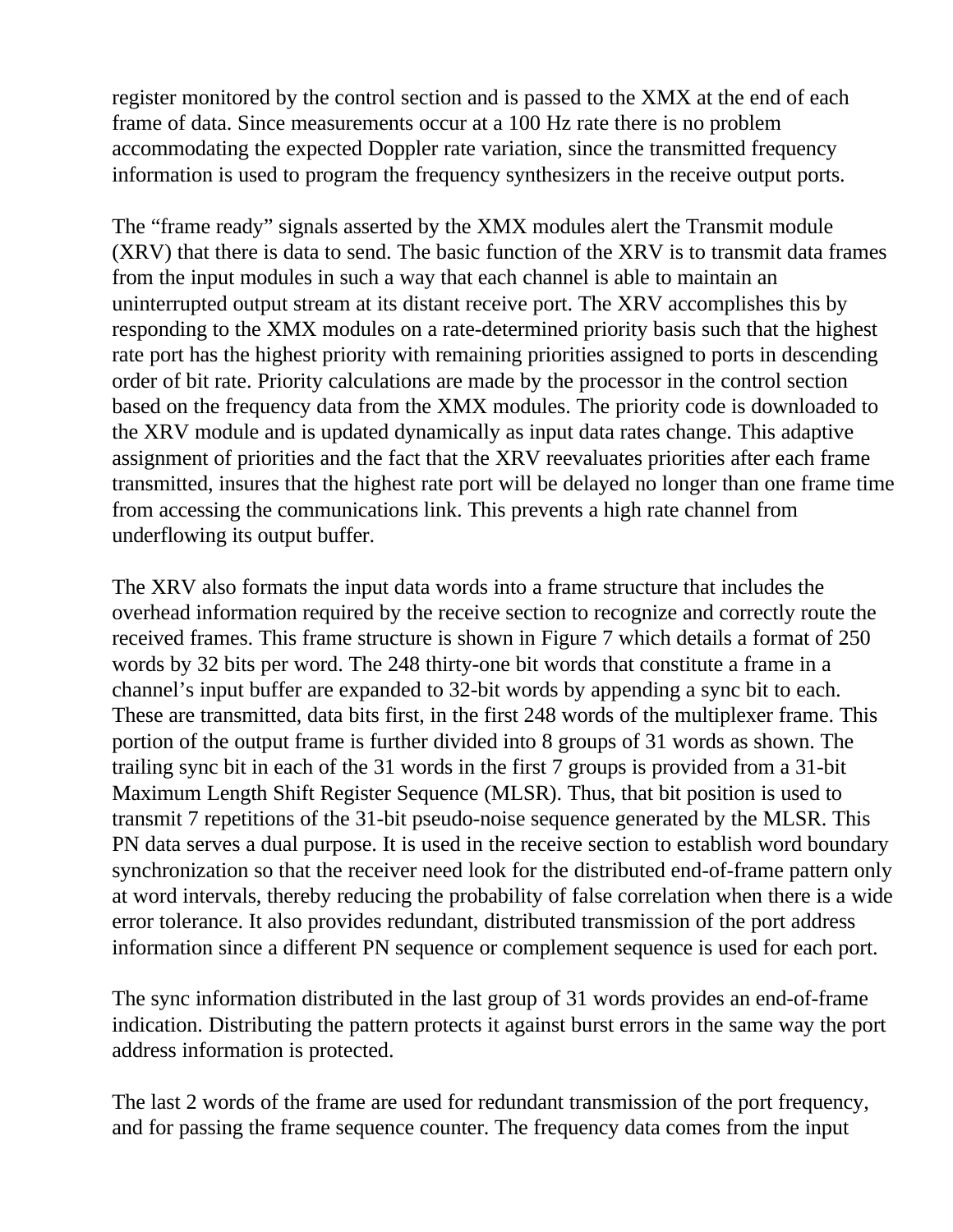module. It is read twice by the XRV after it has unloaded 248 words from the XMX buffer.

The XRV transmits the formatted frame at 50 Mbps to the communications link modem and a backup recorder.

Module Functions, Receive Section - The modules of the receive section demultiplex the data received from the 50 Mbps communications link. As shown in Figure 6 recognition and demultiplexing of received frames involves first the receiver portion of the XRV module, then the Parallel Pattern Detector (PPD) and Demultiplexer Output (DMX) modules, with the Frequency Synthesizer modules (SYN) generating the required output bit clocks.

The function of the XRV module in the receive context is to synchronize to the 32-bit words in the incoming frame so that the port address and end-of-frame pattern can be detected. The XRV acquires word synchronization by determining which bit position in the 32-bit word transmits the 31-bit PN sequence. However, the XRV does not search for the PN sequence itself but rather within the word the bit position whose data content is cyclic repeating every 31 words. The use of the PN data affords protection against the possibility of the user's data stream containing invariant bit positions recurring every 31 bits.

The algorithm used is adapted from a proposal by Van de Houten (2) for an adaptive synchronizer based upon the Sequential Probability Ratio Test (SPRT) described by Wald (3). In this case the SPRT is applied to each bit position of a 32-bit register through which the received frame is passed a word at a time. At each bit position the current bit value is compared to the bit value 31 words earlier (a continually updating memory provides a 31 word history) and if there is a match, an accumulated confidence level maintained for the bit position is incremented by 0 and if a mismatch decremented by 3. (The increment value for a bit match is normally zero for total immunity to invariant bit positions but can be internally set for .5 for faster word sync acquisition. The decrement value is established by the expected worst case bit error rate, in this case set for 10% for ease of implementation.) If there is a bit match plus a transition from the bit value one word time earlier, the bit position's confidence level accumulation is incremented by 1.25. Thus the bit slot transmitting the PN sequence is favored over one with invariant data due to the transitions in the PN data. Word boundary synchronization is achieved when one of the 32 confidence level accumulations reaches a limit called the Decision Error Confidence Level (DEC level). The DEC level is internally selectable over a range corresponding to a probability of decision error (DEP) of  $10^{-4}$  to less than  $10^{-6}$ . Figure 8 shows sync acquisition time versus DEC level for the SPRT word boundary detector. The three DEC levels shown, DEC = 16, 20, 24 correspond to DEP =  $10^{-4}$ ,  $10^{-5}$ ,  $10^{-6}$ , respectively in the usual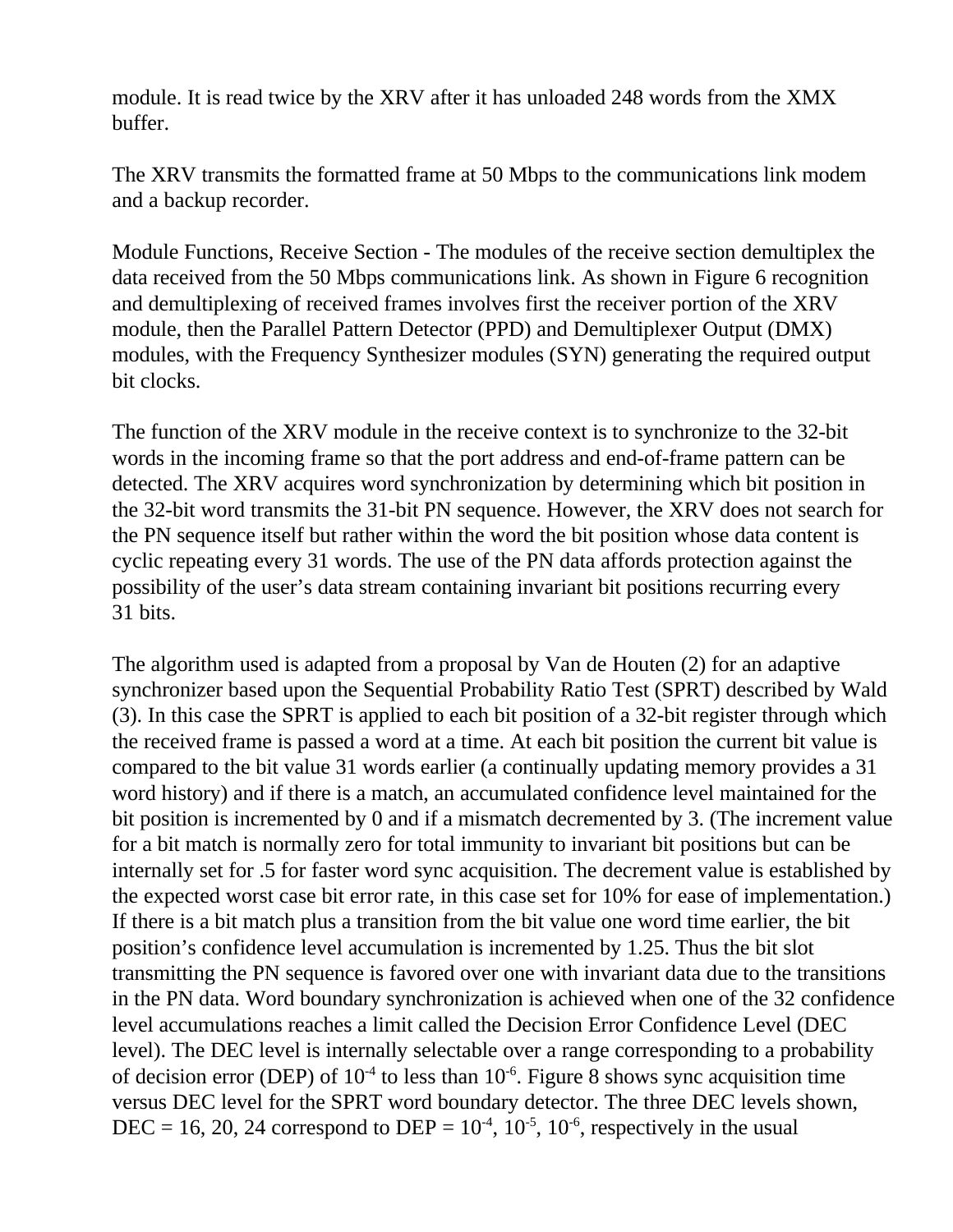implementation of SPRT (2) where the weight of a favorable outcome from the bit comparison is 1. However, in this particular application the weight of a favorable outcome is less than 1 for both cases shown so the DEP is even less. The DEC level is one-half the difference between the Go-to-Lock and Go-to-Search decision levels.

The result of word boundary synchronization is a word rate clock pulse occurring at the sync bit time. The XRV passes the serial data and synchronized word rate clock to the PPD which uses the word clock to examine the information in the sync bit position. The PPD uses four PN data checkers as port address decoders to determine which of two 31-bit MLSR sequences or their complements has been used as the word boundary synchronization pattern in the frame being received. The PN pattern checkers are allowed to "look" only after the XRV has acquired word sync. For the most stringent word synchronization criteria it takes 108 PN sequence bits or 108 words of the frame to acquire word sync in an error-free environment. This number is the sum of the number of word times required for synchronization, 77 as shown in Figure 8, plus the initial 31 words of history. (Acquisition time is extended by 6 word times for each error encountered). Thus, under these conditions there remains one-half of the PN data for the port address detectors to look at. A detector decides that it is receiving its assigned sequence if it encounters no more than 2 errors in a sequence length. If it encounters more than 2 errors it reinitializes and continues looking, and if less than or equal to 2 errors it raises a flag indicating that its associated port is the target for this frame's data.

The PPD also uses the synchronized word clock to shift sync bits through a 31-bit pattern correlator used to detect the end-of-frame pattern. The correlator can tolerate from 0 to 4 errors, internally switch-selectable. End-of-frame pattern detection sets the stage for routing the received frame to the intended output port. A frame timing generator is activated which produces word transfer pulses and time slot markers for the frequency data and frame sequence counter. The frame sequence counter is stripped out and compared to a local frame counter on the PPD card. The local counter is initialized to a received frame sequence number in a search mode (e.g. after a receive system reset) and thereafter incremented with each received frame. Therefore if a frame is lost, due to too many errors in the end-of-frame pattern for example, there will be a mis-compare on the next frame and thus a lost frame detected.

The received frame, which is shifted through an 8000-bit pseudo shift register, is partitioned into 32-bit parallel words and directed to the addressed DMX module which strips away the overhead information and provides the serial output.

There are four each DMX and SYN modules which are paired to perform the rate conversion from 50 Mbps burst mode input to the ports' commanded output rates. The DMX provides a 1K x 31 expansion buffer and parallel-to-serial converter to convert the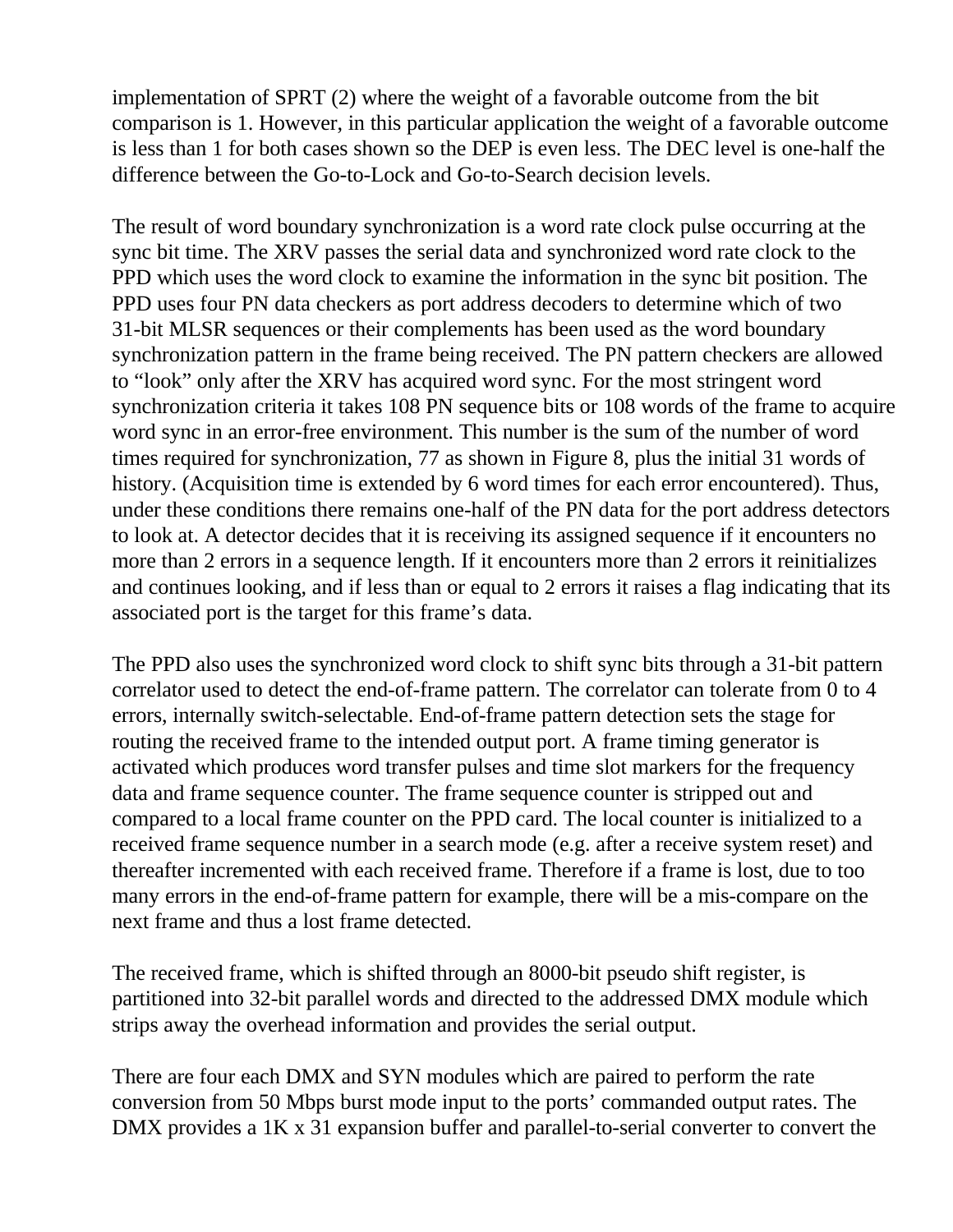bit-parallel, word serial output of the PPD to an uninterrupted, bit-serial data stream at a rate controlled by the SYN clock. It strips and processes the frequency information in the recovered frame to program the SYN module and applies frequency corrections and updates the synthesizer's prescaler and decade dividers on command from the control section. It also allows the control section to read the received frequency and monitor expansion buffer fill. This module also provides a test data check circuit which monitors the 2047-bit repeating PN pattern when the channel is in the test mode.

On data startup the DMX requires two frames in its buffer before it will allow output of serial data. This provides an adequate reserve of data so that an output port will not underflow when its companion transmit port has to wait for access to the communications link. This initial level of buffer fill is used as a decision point by the control section processor in deciding whether or not a correction is needed for the output frequency. The processor reads buffer fill from a register that is updated at the end of each frame stored. If the number read is higher than the startup level a positive frequency correction of 100 Hz is applied to the output rate. If on two consecutive reads the numbers are lower and the second is less than the first a negative 100 Hz correction is applied. This capability allows the processor to compensate for time base difference in the transmit and receive sections and to bring the average buffer fill back to optimum after an abrupt change in transmit frequency. When the processor sees that the buffer fill is back to its desired level it sets the correction to zero.

The SYN output clock rate is controlled by the frequency information in the received frame and therefore varies in the same way as the input clock at the transmit end. Thus, the receive port output reproduces the Doppler effect experienced at the input. The system provides protecton against erroneous rate information being supplied to the SYN by requiring that the two received frequency words be identical and the guard bits match their pre-assigned value. Only then will the frequency program for the SYN be updated.

The SYN frequency synthesizer module employs a single-loop, subranging design to provide the required operational frequency range of 125 kHz to 48 MHz. Its voltagecontrolled oscillator (VCO) operates over the range of 50-100 MHz. The VCO output is divided down to 100 Hz (since the reference is 100 Hz) by a pre-scaler, decade divider, and divide-by-N circuit where N is the received frequency measurement. The pre-scaler and decade divider ratios are decoded from the frequency measurement N by the DMX module but are updated only on command from the control section processor. The reason for this is that a change in either one causes a sudden change in output frequency since the VCO has to switch to a different subrange but cannot do it in zero time. Therefore if a port's nominal bit rate was at a frequency where a range shift occurs the expected Doppler variation of  $+$  or  $-$  5 parts in 10<sup>4</sup> would carry the output rate across that range shift point, with unhappy consequences if the range was allowed to switch. To prevent this the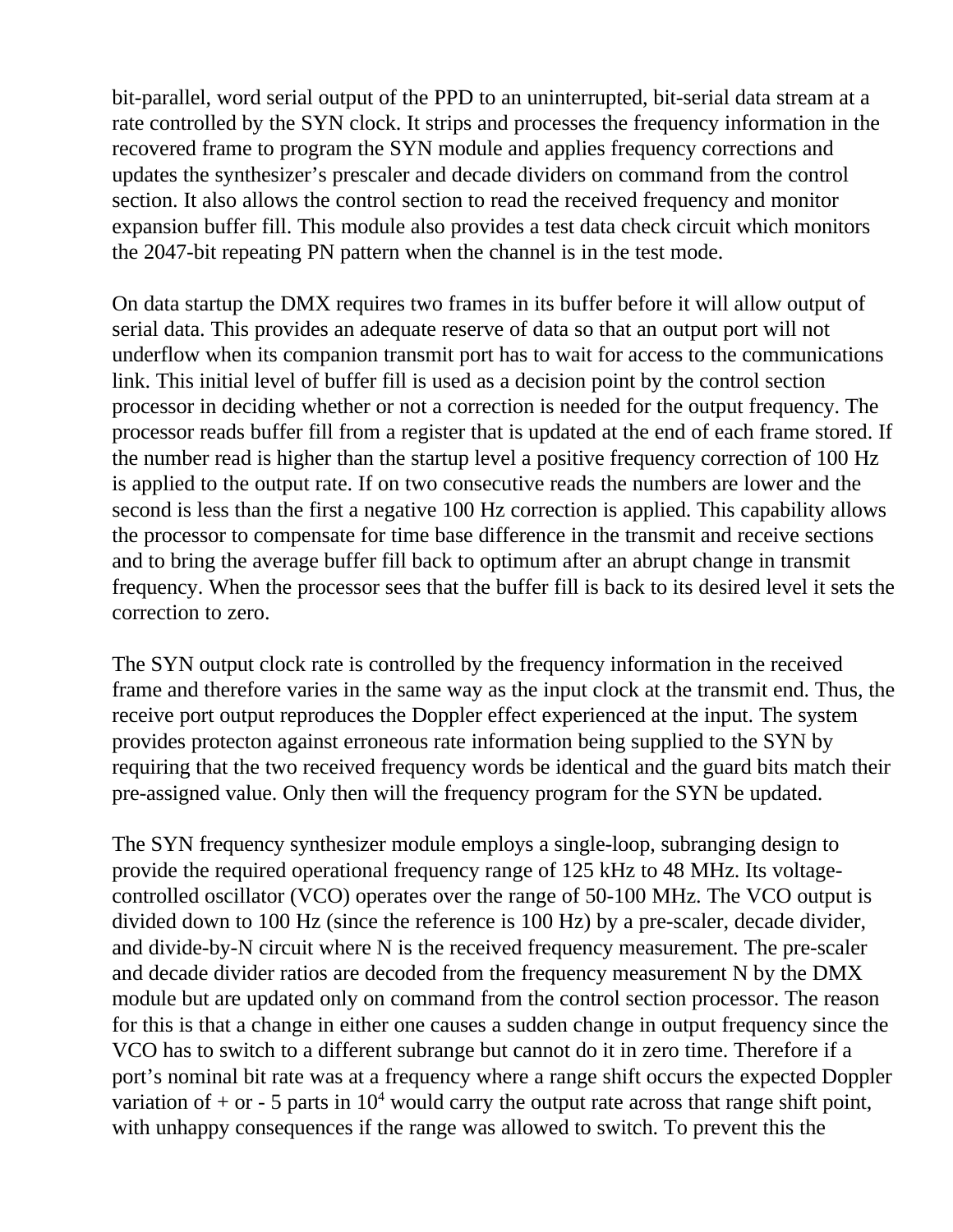processor maintains a reference frequency for each output port. The DMX flags the first valid frequency received after a reset or pre-scaler ratio update. The processor saves that value and compares it with all subsequent frequency readings from that port. If the difference is greater than .1% a pre-scale/decade divider ratio update command is given. Thus in the case where the port nominal is at a range shift point the Doppler will move the frequency command to the SYN back and forth across that point without causing the VCO to range-shift. However, if there is a change to a new nominal the ratios will be updated since there will be a difference of greater than .1% between the old and new values.

This completes the description of the receive section.

Module Functions, Clock Generation Section - As mentioned previously the clock generation section provides timing reference for the transmit, receive, and control sections. This section is implemented by the CGN001 Clock Generator module and a 5 MHz, ovencontrolled crystal oscillator. The CGN accepts an external primary reference to phase-lock the secondary internal master oscillator. This oscillator in turn provides the reference to phase-lock a 50 MHz oscillator on the CGN. The 50 MHz signal is provided to the transmit section to generate the 50 Mbps serial data and is divided down to provide reference signals for the frequency measurement and synthesis circuits. The CGN has a clock dropout detector which keeps the phase-lock loop closed as long as the external reference is present but allows the secondary master oscillator to free-run if the external reference is lost. In the free-running mode the oscillator output is accurate to better than 1 part in  $10^7$  with stability approaching 1 in part  $10^8$ .

Module Functions, Control Section - The control section includes the Control and Interface Module, CIM003, the Decimal Display Board, HDB003, and front panel keypad and indicators. The heart of the control section is the CIM module. Most of its major functions have already been described. These include automatic transmit port priority calculation, receive port frequency correction, and, for the frequency synthesizer, prescaler/decade divider ratio update control. The CIM, through the front panel keypad provides full control of all port operating modes and test features. Concerning the latter it allows the operator to select local loopback mode, but any or all ports in test, and insert port errors and frame errors. It continually displays the frequency of signals connected to the transmit ports whether or not those ports are turned on. It displays transmit and receive port frequencies to 6 significant digits. (We note here that although the frequency measurement gate is only .01 second the CIM obtains effective 6-significant digit display accuracy by integrating 100 consecutive measurements.) On power-up the CIM executes an automatic diagnostic and operability test sequence. Finally the CIM provides protecton against inadvertent or accidental operation of critical keys by requiring a 2 second key depression for those functions.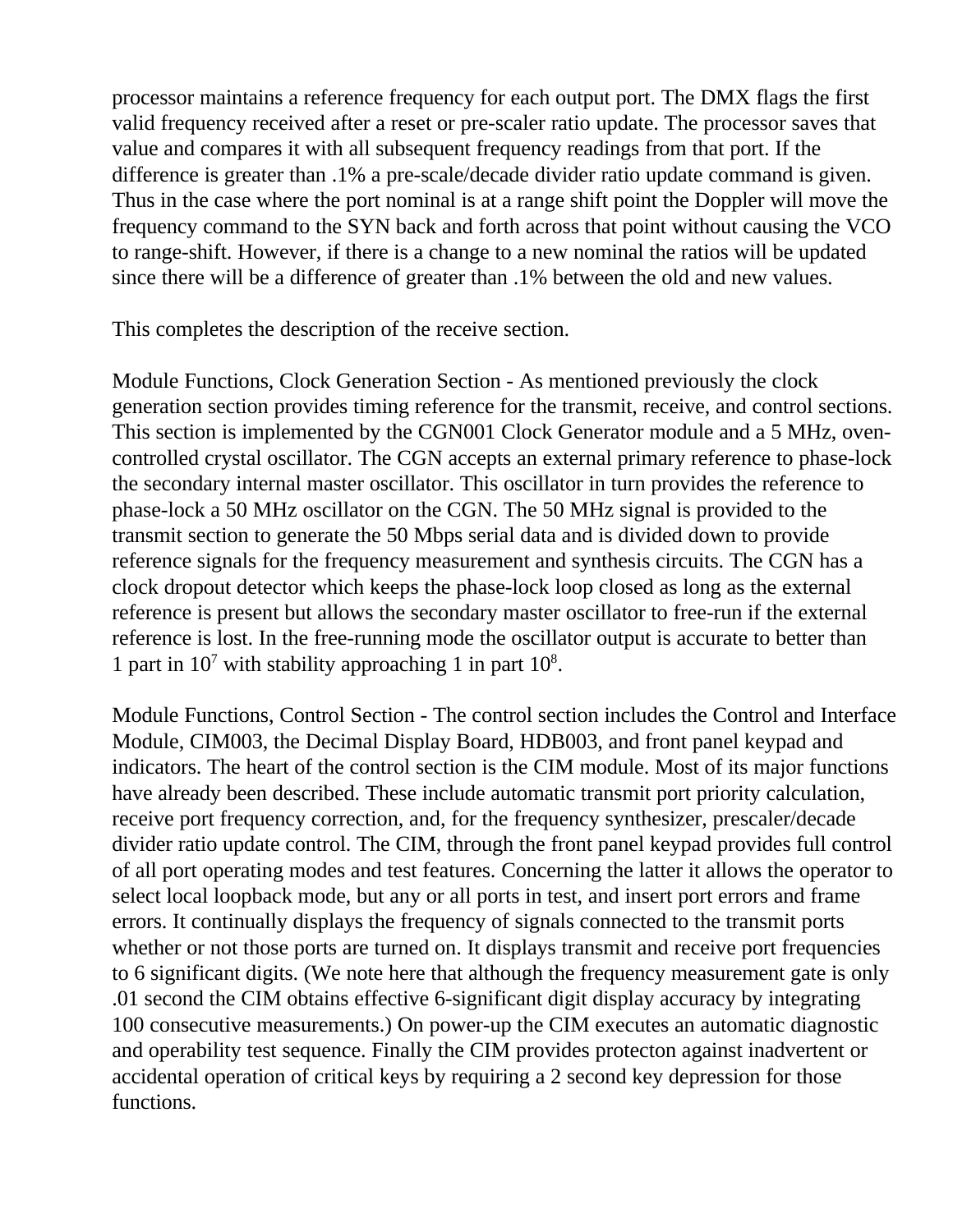The HDB module provides transmit and receive port frequency display and an indication of frequency synthesizer lock status.

This concludes the functional description of the design of the Model 781. However, there are specification requirements whose resolution could not be conveniently addressed in the above description. These are addressed below.

Protection Against Large Error Burst in Domsat Link - Dut to forward error correction coding on the Domsat channel, residual errors are expected to occur in bursts. The intent of the specification is to maximize throughput to the correct port even if the data contains a significant number of errors during a burst. The Model 781 accomplishes this by distributing the port address through the frame and by distributing the end-of-frame pattern (EOF). This technique provides immunity to error bursts over 100 bits in length. For example, if the error tolerance for EOF pattern detection is to 4, error bursts up to 128 bits can be tolerated without effecting frame throughput.

Low Internal Error Rate - Very conservative design rules were followed to ensure the unit could meet the internal error rate requirement of 1 in  $10^{12}$  over a 24-hour period. In particular we elected to use an all-ECL implementation of the data path as opposed to combining ECL, and for example, power Schottky (LS TTL) . The reason for this is that the edge speed of LS TTL is 3 to 4 times greater than that of ECL (10K family). These speeds would pose a noise hazard to the ECL circuits which operate lower noise margins than the TTL circuits. This possibility would have been even more pronounced in this design since the LS TTL would have been used only in broadside functions where many lines change at once.

In addition to an all-ECL implementation for the data path the design incorporates the following precautions to minimize or eliminate interference between circuits.

- The IC panels are specifically designed for ECL circuitry and high speed wiring.
- Use of an automatic wiring system that provides optimized wire routing.
- Use of balanced signal transmission in the backplane to eliminate effects of ground shift and supply voltage variation between modules.
- Physical and electrical isolation of critical analog circuits from digital circuits.
- Special routing and termination of high-speed clock circuits.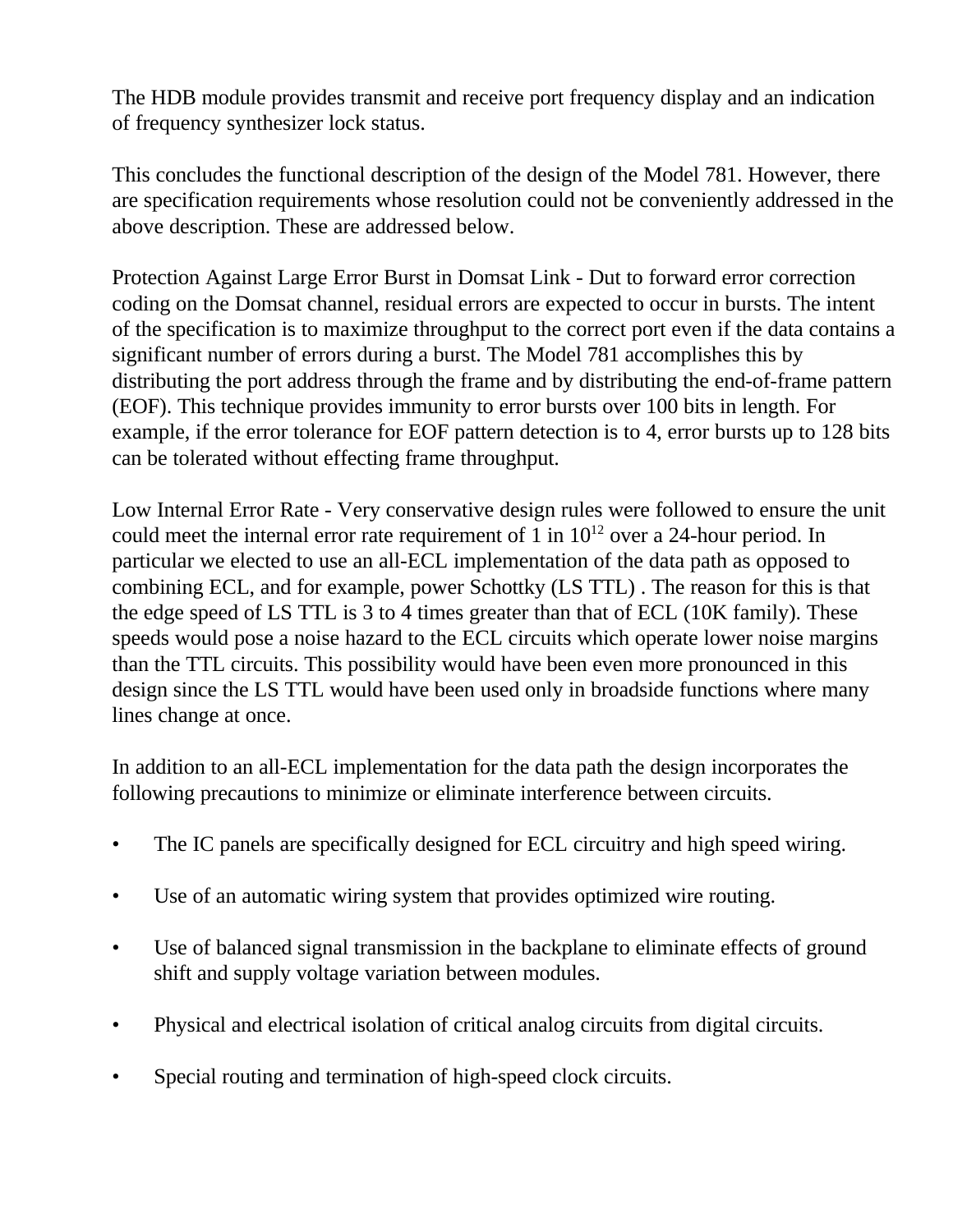# **CONCLUSIONS**

The major technical specifications and the resulting design for a 50 Mbps Statistical Multiplexer and Demultiplexer have been presented. Additionally, the paper details techniques that provide the following highly desirable or necessary characteristics for a mux/demux used in a space data communications link.

- 1. Automatic frequency measurement and adaptive port priority assignment to allow unattended operation.
- 2. The ability to accommodate Doppler variation of port input rates while maintaining an uninterrupted serial output at the receive port.
- 3. Immunity of frame detection and routing to large error bursts.
- 4. Low internal error rate.

Finally, the discussion points out the critical role played by the microprocessor in the subject application.

#### **ACKNOWLEDGEMENTS**

The author would like to acknowledge the contributions of the following people to the realization of the "Stat Mux" and thus indirectly to this paper:

- T. Robertson Program Technical Officer, GSFC
- H. Watkins Program Manager
- R. McGarvey, B. Faust, J. Kennon, Project Personnel

I'd like to acknowledge also Nancy Hill's efforts and advice in preparation of the manuscript and finally my wife Bernadette's support through it all.

#### **REFERENCES**

- 1. AYDIN MONITOR Systems' Proposal No. 2904 for 50 Mbps Statistical Multiplexer.
- 2. Van de Houten, R.S., "Adaptive Pattern Synchronization", Proceedings of the ITC, 1967, Oct. 1967.
- 3. Wald, A., "Sequential Analysis", John Wiley and Sons, INC, New York, 1947.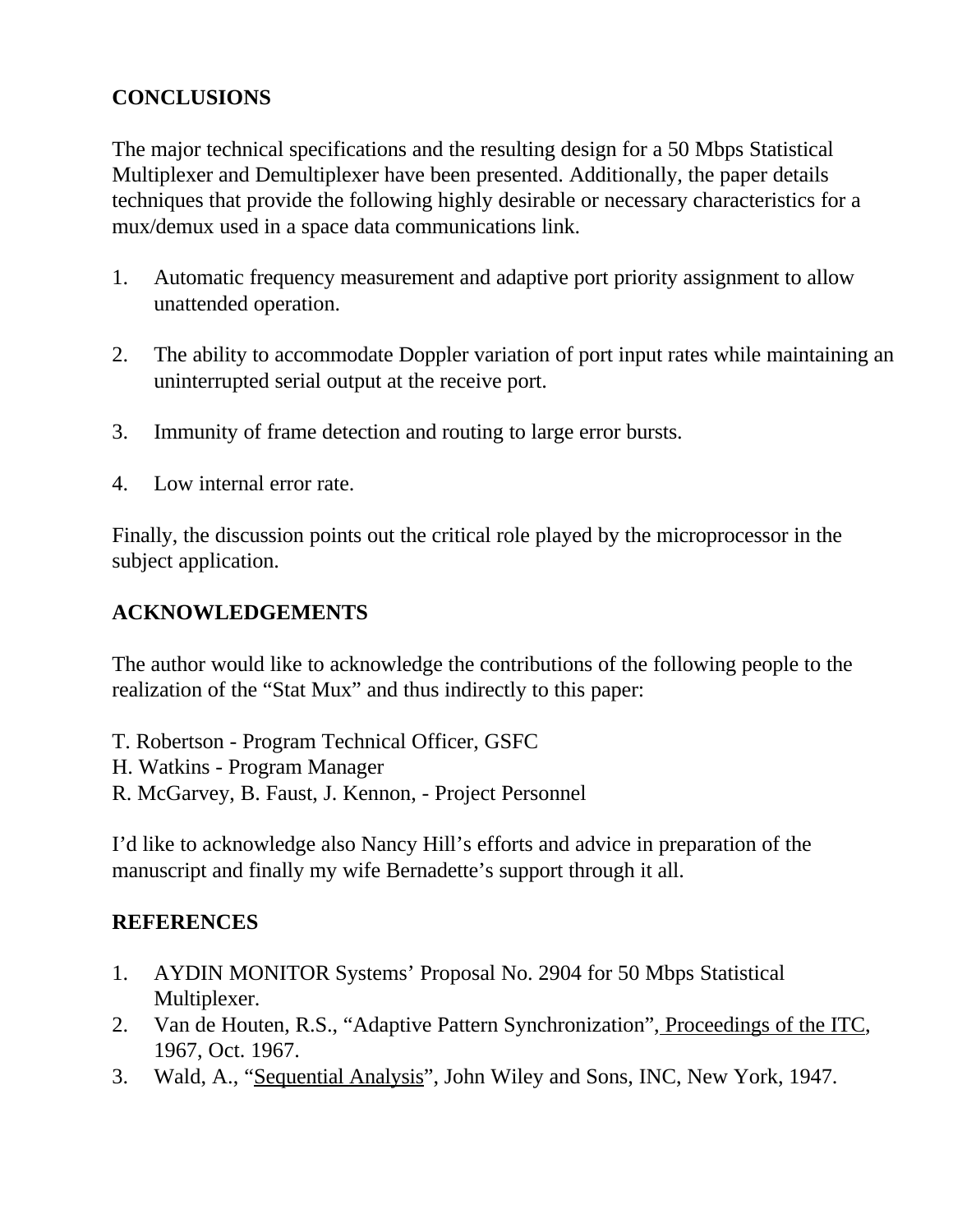

**Figure 1 - AYDIN MONITOR Systems' Model 781**



**Figure 2 - Model 781 Simplified Block Diagram**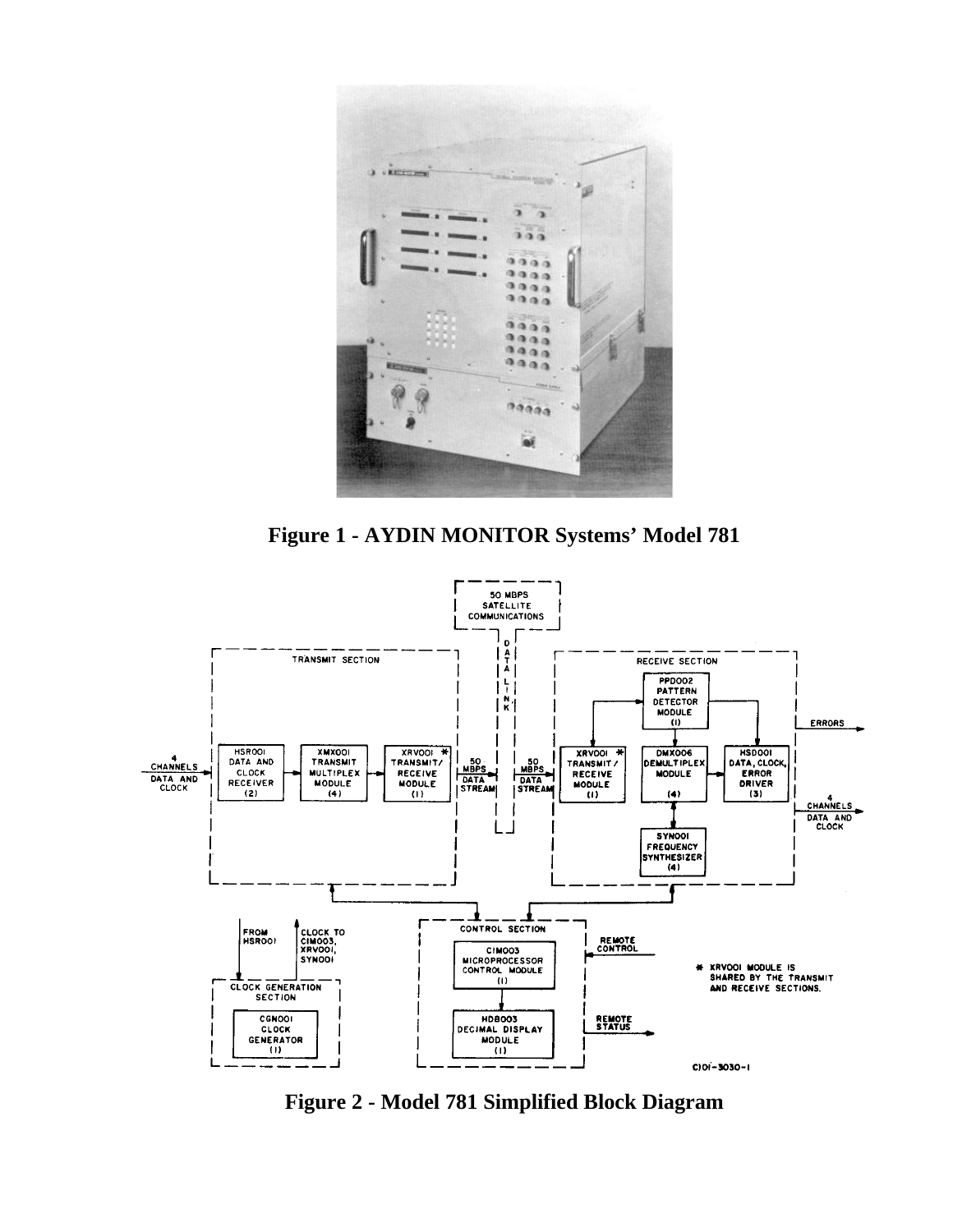

**Figure 3 - Spacelab/Landsat Data Flow**



**Figure 4 - Spacelab/Landsat Data Communications Network**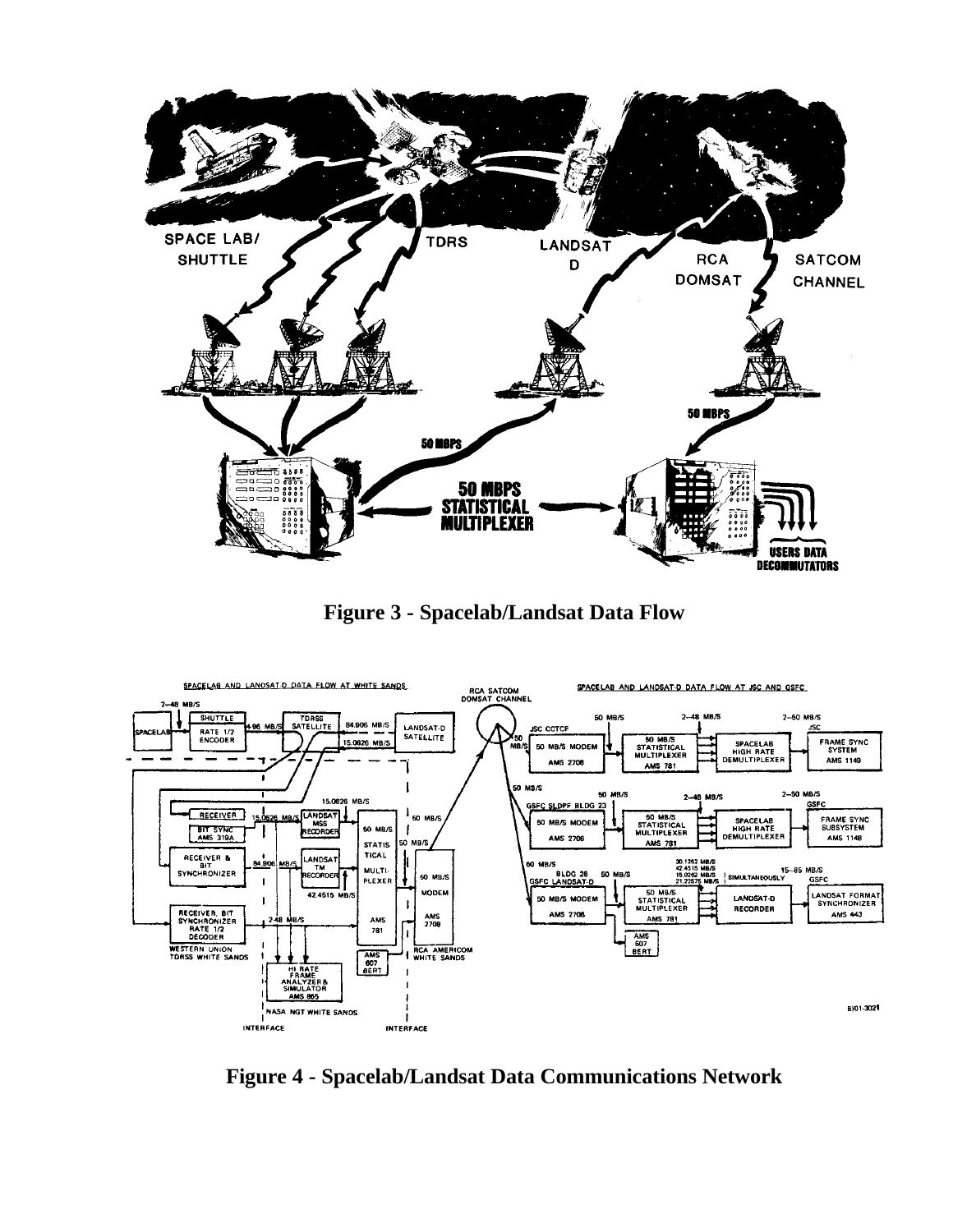

**Figure 5 - Transmit Section Data Flow**



**Figure 6 - Receive Section Data Flow**